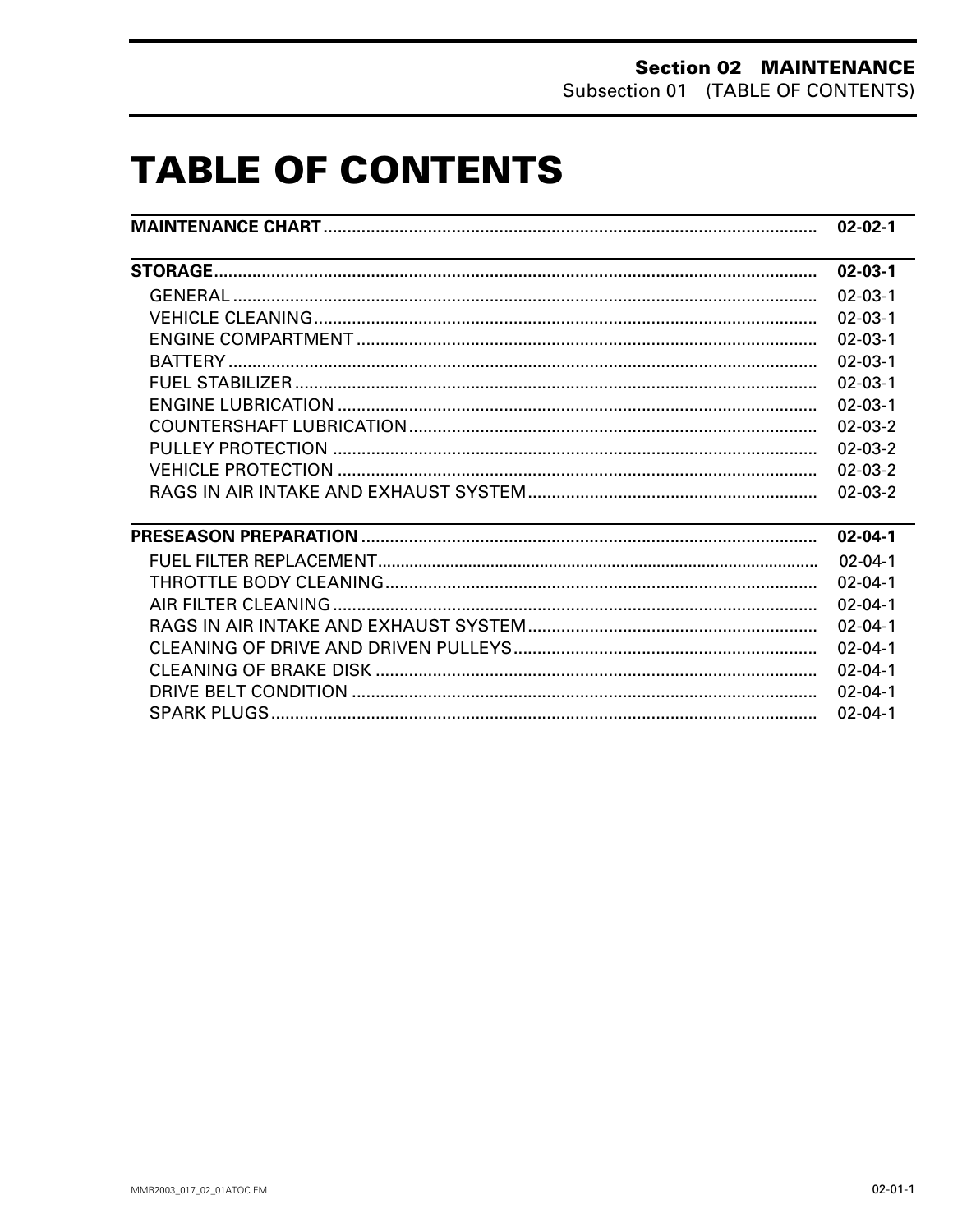#### **Section 02 MAINTENANCE** Subsection 02 (MAINTENANCE CHART)

# <span id="page-1-0"></span>**MAINTENANCE CHART 0**

| <b>SYSTEM</b> | <b>PART/TASK</b>                               | 10-HOUR OR 500 km (300 m.)<br>(to be performed by dealer)<br><b>INSPECTION</b> | WEEKLY OR<br>EVERY 240 km (150 m.) | MONTHLY OR<br>EVERY 800 km (500 m.) | ONCE A YEAR OR<br>EVERY 3200 km (2000 m.) | STORAGE<br>(to be performed by dealer) | PRESEASON PREPARATION<br>(to be performed by dealer) | <b>REFER TO THE FOLLOWING</b><br><b>SUBSECTIONS</b> |                                                                                |
|---------------|------------------------------------------------|--------------------------------------------------------------------------------|------------------------------------|-------------------------------------|-------------------------------------------|----------------------------------------|------------------------------------------------------|-----------------------------------------------------|--------------------------------------------------------------------------------|
|               |                                                |                                                                                |                                    |                                     |                                           |                                        |                                                      | <b>IN THIS</b><br><b>SUPPLEMENT</b>                 | 2003<br>SKI-DOO<br><b>SHOP MANUAL</b><br><b>ZX SERIES</b><br>(P/N 414 200 042) |
|               | <b>Rewind Starter and Rope</b>                 |                                                                                |                                    |                                     |                                           | I, L, C                                |                                                      |                                                     | Subsection<br>$04 - 09$                                                        |
|               | <b>Engine Nuts and Screws</b>                  | $\overline{\phantom{a}}$                                                       |                                    |                                     |                                           |                                        |                                                      | Subsection<br>02-03:<br>See TOP END                 |                                                                                |
|               | <b>Exhaust System</b>                          |                                                                                |                                    |                                     |                                           |                                        |                                                      | Subsection<br>$02 - 03$ :<br>See ENGINE<br>REMOVAL  |                                                                                |
|               | <b>Engine Lubrication</b>                      |                                                                                |                                    |                                     |                                           | L                                      |                                                      | Subsection<br>$02 - 03$                             |                                                                                |
|               | <b>Cooling System</b>                          | $\overline{\phantom{a}}$                                                       |                                    |                                     | $\overline{1}$                            |                                        |                                                      | Subsection<br>03-06                                 |                                                                                |
|               | Coolant                                        | $\overline{\phantom{a}}$                                                       |                                    |                                     |                                           | $\mathsf{R}$                           |                                                      | Subsection<br>03-06                                 |                                                                                |
|               | <b>Condition of Seals</b>                      |                                                                                |                                    |                                     |                                           | T                                      |                                                      | Subsections<br>03-02 and 03-03                      |                                                                                |
|               | <b>RAVE Valves</b>                             |                                                                                |                                    |                                     | C                                         |                                        |                                                      | Subsection<br>02-03:<br>See ENGINE<br>REMOVAL       |                                                                                |
|               | <b>Throttle Cable</b>                          |                                                                                |                                    |                                     | ı                                         | T                                      |                                                      | Subsection<br>$03 - 05$                             |                                                                                |
|               | Injection Oil Filter                           |                                                                                |                                    | $\overline{\phantom{a}}$            |                                           | $\mathsf{R}$                           |                                                      | Subsection<br>03-05                                 |                                                                                |
|               | Oil Injection Pump                             | Α                                                                              |                                    |                                     | Α                                         |                                        | А                                                    | Subsection<br>$03 - 05$                             |                                                                                |
|               | <b>Fuel Filter</b>                             |                                                                                |                                    |                                     |                                           |                                        | $\mathsf{R}$                                         |                                                     | Subsection<br>$02 - 04$                                                        |
|               | Fuel Lines, Fuel Rail and Connections          | $\overline{\phantom{a}}$                                                       |                                    |                                     |                                           | $\mathbf{I}$                           |                                                      | Subsection<br>04-03                                 |                                                                                |
|               | Fuel Injection System (visual inspection)      |                                                                                |                                    |                                     |                                           |                                        |                                                      |                                                     |                                                                                |
|               | Throttle Body Bores and Throttle Plate         |                                                                                |                                    |                                     |                                           |                                        | $\mathsf C$                                          | Subsection<br>$02 - 04$                             |                                                                                |
|               | Air Filter                                     |                                                                                |                                    | $\mathsf C$                         |                                           |                                        | $\mathsf C$                                          |                                                     | Subsection<br>$02 - 04$                                                        |
|               | Drive Belt                                     | $\overline{\phantom{a}}$                                                       | $\mathsf{L}$                       |                                     |                                           |                                        | $\overline{\phantom{a}}$                             |                                                     | Subsection<br>$05 - 02$                                                        |
|               | <b>Drive and Driven Pulleys</b>                | $\overline{\phantom{a}}$                                                       |                                    | $\mathbf{I}$                        | $\mathsf{C}$                              | $\mathbf{L}$                           | $\mathsf C$                                          |                                                     | Subsections<br>05-03 and 05-04                                                 |
|               | <b>Tightening Torque of Drive Pulley Screw</b> | $\overline{1}$                                                                 |                                    |                                     | $\mathsf{L}$                              |                                        | $\overline{1}$                                       |                                                     | Subsection<br>$05 - 03$                                                        |
|               | <b>Driven Pulley Preload</b>                   | ı                                                                              |                                    |                                     | $\mathsf{I}$                              | L                                      |                                                      |                                                     | Subsection<br>$05 - 04$                                                        |
|               | <b>Brake Fluid</b>                             | $\overline{\phantom{a}}$                                                       | L                                  |                                     |                                           | $\mathsf{R}$                           | $\overline{1}$                                       |                                                     | Subsection<br>05-06                                                            |
|               | <b>Brake</b>                                   | I                                                                              | L                                  |                                     |                                           | $\mathbf{I}$                           |                                                      |                                                     | Subsection<br>05-06                                                            |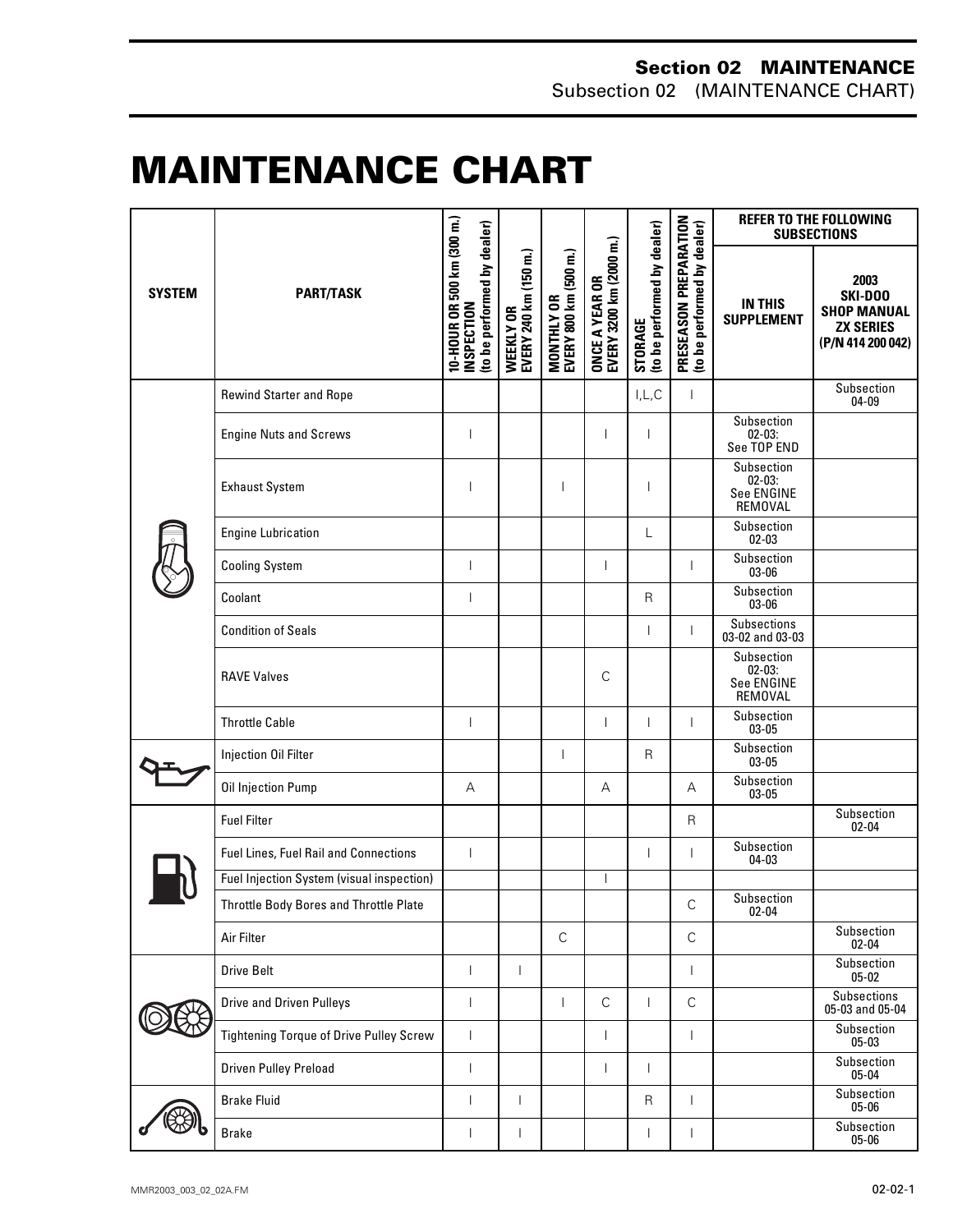#### **Section 02 MAINTENANCE**

Subsection 02 (MAINTENANCE CHART)

| <b>SYSTEM</b> | <b>PART/TASK</b>                                                                                                                        | 10-HOUR OR 500 km (300 m.)<br>to be performed by dealer)<br><b>NSPECTION</b> | EVERY 240 km (150 m.)<br>WEEKLY OR | MONTHLY OR<br>EVERY 800 km (500 m.) | Ê<br>ONCE A YEAR OR<br>EVERY 3200 km (2000 | (to be performed by dealer)<br>STORAGE | PRESEASON PREPARATION<br>to be performed by dealer) | <b>REFER TO THE FOLLOWING</b><br><b>SUBSECTIONS</b> |                                                                                |
|---------------|-----------------------------------------------------------------------------------------------------------------------------------------|------------------------------------------------------------------------------|------------------------------------|-------------------------------------|--------------------------------------------|----------------------------------------|-----------------------------------------------------|-----------------------------------------------------|--------------------------------------------------------------------------------|
|               |                                                                                                                                         |                                                                              |                                    |                                     |                                            |                                        |                                                     | <b>IN THIS</b><br><b>SUPPLEMENT</b>                 | 2003<br>SKI-DOO<br><b>SHOP MANUAL</b><br><b>ZX SERIES</b><br>(P/N 414 200 042) |
|               | <b>Drive Chain Tension</b>                                                                                                              | A                                                                            |                                    | A                                   |                                            | A                                      |                                                     |                                                     | Subsection<br>$05-07$                                                          |
|               | Chaincase Oil                                                                                                                           | $\overline{\phantom{a}}$                                                     |                                    | T                                   |                                            | R                                      | $\overline{1}$                                      |                                                     | Subsection<br>$05-07$                                                          |
|               | Drive Axle End Bearing**                                                                                                                | L                                                                            |                                    | L                                   |                                            | L                                      |                                                     |                                                     | Subsection<br>$07 - 04$                                                        |
|               | Steering and Front Suspension<br>Mechanism Lubrication**                                                                                | A, I, L                                                                      |                                    | A,I                                 | L                                          | A, I, L                                |                                                     |                                                     | <b>Subsections</b><br>08-02 and 08-03                                          |
|               | Wear and Condition of Skis and Runners                                                                                                  | $\overline{1}$                                                               | $\mathbf{I}$                       |                                     |                                            | $\mathbf{I}$                           |                                                     |                                                     | Subsection<br>$08 - 03$                                                        |
|               | Suspension **                                                                                                                           | $\overline{1}$                                                               |                                    | $L_{\rm L}$                         |                                            | I,L                                    |                                                     |                                                     | Section 07:<br>See appropriate<br>subsection                                   |
|               | <b>Suspension Stopper Strap</b>                                                                                                         |                                                                              |                                    |                                     | $\overline{1}$                             | $\mathsf{I}$                           |                                                     |                                                     | Section 07:<br>See appropriate<br>subsection                                   |
|               | Track                                                                                                                                   | $\overline{\phantom{a}}$                                                     |                                    | $\mathbf{I}$                        |                                            | $\mathbf{I}$                           |                                                     |                                                     | Subsection<br>$07 - 05$                                                        |
|               | <b>Track Tension and Alignment</b>                                                                                                      | A                                                                            | AS REQUIRED                        |                                     |                                            |                                        |                                                     |                                                     | Subsection<br>$07 - 05$                                                        |
|               | Spark Plugs*                                                                                                                            | $\overline{1}$                                                               |                                    | ı                                   |                                            |                                        | R                                                   |                                                     | Subsection<br>06-03                                                            |
|               | Battery                                                                                                                                 | $\overline{1}$                                                               |                                    | $\mathsf{I}$                        |                                            | $\mathbf{I}$                           | $\overline{1}$                                      |                                                     | Subsection<br>06-04                                                            |
|               | <b>Headlight Beam Aiming</b>                                                                                                            |                                                                              |                                    |                                     | $\overline{A}$                             |                                        | A                                                   |                                                     | Subsection<br>$09 - 02$                                                        |
|               | Wiring Harnesses, Cables and Lines                                                                                                      | $\overline{1}$                                                               |                                    | $\mathbf{I}$                        |                                            | $\mathbf{I}$                           |                                                     |                                                     | Subsection<br>$09 - 02$                                                        |
|               | Operation of Lighting System<br>(HI/LO beam, brake light, etc.)<br>Test Operation of Engine Cut-Out Switch<br>and Tether Cut-Out Switch | $\overline{\phantom{a}}$                                                     | $\mathbf{I}$                       | Operator's Guide<br>$\mathbf{I}$    |                                            |                                        |                                                     |                                                     |                                                                                |
|               | Rags in Air Intake and Exhaust System                                                                                                   |                                                                              |                                    |                                     |                                            | R.                                     | $\mathsf{C}$                                        |                                                     | <b>Subsections</b><br>02-03 and 02-04                                          |
|               | <b>Engine Compartment</b>                                                                                                               | $\mathsf{C}$                                                                 |                                    | $\mathsf{C}$                        |                                            | $\mathsf{C}$                           |                                                     |                                                     | Subsection<br>$02 - 03$                                                        |
|               | <b>Vehicle Cleaning and Protection</b>                                                                                                  | $\mathsf{C}$                                                                 |                                    | $\mathsf{C}$                        |                                            | C                                      |                                                     |                                                     | Subsection<br>$02 - 03$                                                        |

*A = ADJUST*

*I = INSPECT (clean, inspect, repair, adjust and lubricate)*

- *L = LUBRICATE*
- *R = REPLACE*
- *C = CLEAN*

\* Before installing new spark plugs at pre-season preparation, it is suggested to burn excess storage oil by starting the engine with the old spark plugs. Only perform this operation in a well-ventilated area.

\*\*Lubricate whenever the vehicle is used in wet conditions (wet snow, rain, puddles).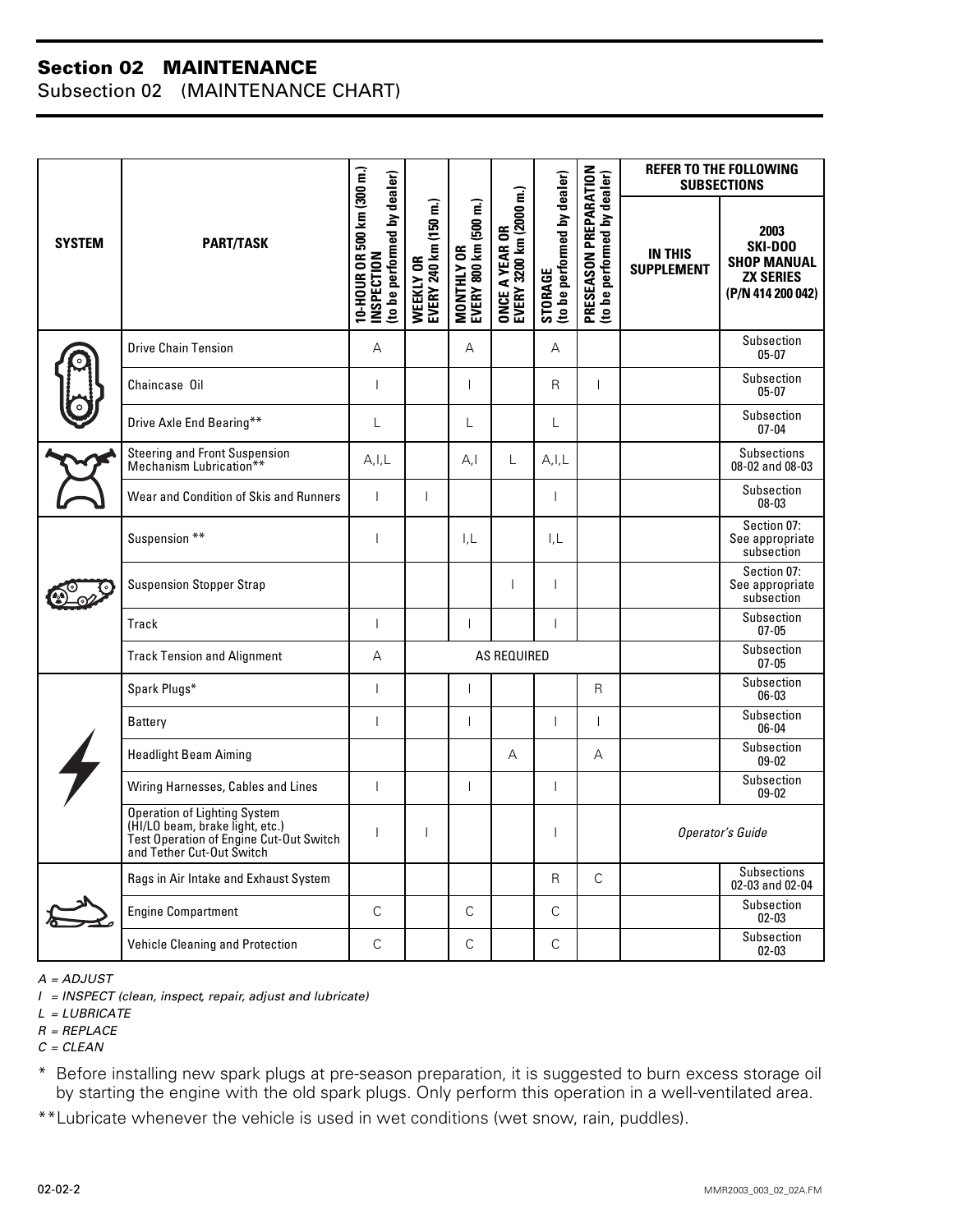# <span id="page-3-0"></span>**STORAGE 0**

### **GENERAL**

Proper snowmobile storage is a necessity during the summer months or when a vehicle is not being used for more than one month.

Refer to storage column from MAINTENANCE CHART jointly with the present storage procedure in order to cover each and every aspect of the snowmobile storage procedure. Any worn, broken or damaged parts should be replaced.

#### **WARNING**

Unless otherwise specified, engine should be turned off for storage procedure.

# VEHICLE CLEANING

To facilitate the inspection and ensure adequate lubrication of components, it is recommended to clean the entire vehicle.

Remove any dirt or rust.

To clean the entire vehicle, use only flannel cloths or equivalent.

**CAUTION:** It is necessary to use flannel cloths or equivalent on windshield and hood to avoid damaging further surfaces to clean.

To clean the entire vehicle, including bottom pan and metallic parts use Heavy duty cleaner (P/N 293 110 001 (spray can 400 g) or P/N 293 110 002 (4 L)).

**CAUTION:** Do not use Heavy duty cleaner on decals or vinyl.

For vinyl and plastic parts use Vinyl & Plastic Cleaner (P/N 413 711 200 (6 x 1 L)).

To remove scratches on windshield or hood use BOMBARDIER Scratch Remover Kit (P/N 861 774 800).

**CAUTION:** Never clean plastic parts or hood with strong detergent, degreasing agent, paint thinner, acetone, products containing chlorine, etc. Inspect the hood and repair any damage.

Touch up all metal spots with touch-up paint where paint has been scratched off.

Spray all bare metal parts including shock chromed rods with BOMBARDIER LUBE (P/N 293 600 016).

Wax the hood and the painted portion of the frame for better protection. Use a non-abrasive wax.

NOTE: Apply wax on glossy finish only.

### ENGINE COMPARTMENT

Keep clean of grass, twigs, cloth, etc. These are combustible under certain conditions.

### **BATTERY**

Remove battery, clean its tray and its exterior surface. Charge battery as explained in BATTERY section.

#### FUEL STABILIZER

With the new fuel additives, it is critical to use the fuel stabilizer (P/N 413 408 600) (250 mL) to prevent fuel deterioration, gum formation and fuel system components corrosion. Follow manufacturer's instructions for proper use.

Pour fuel stabilizer in fuel tank.

Do not drain fuel system.

**CAUTION:** Fuel stabilizer should be added prior to engine lubrication to ensure throttle body protection against varnish deposit.

#### ENGINE LUBRICATION

NOTE: Be sure to add fuel stabilizer before starting the engine.

Engine internal parts must be lubricated to protect them from possible rust formation during the storage period.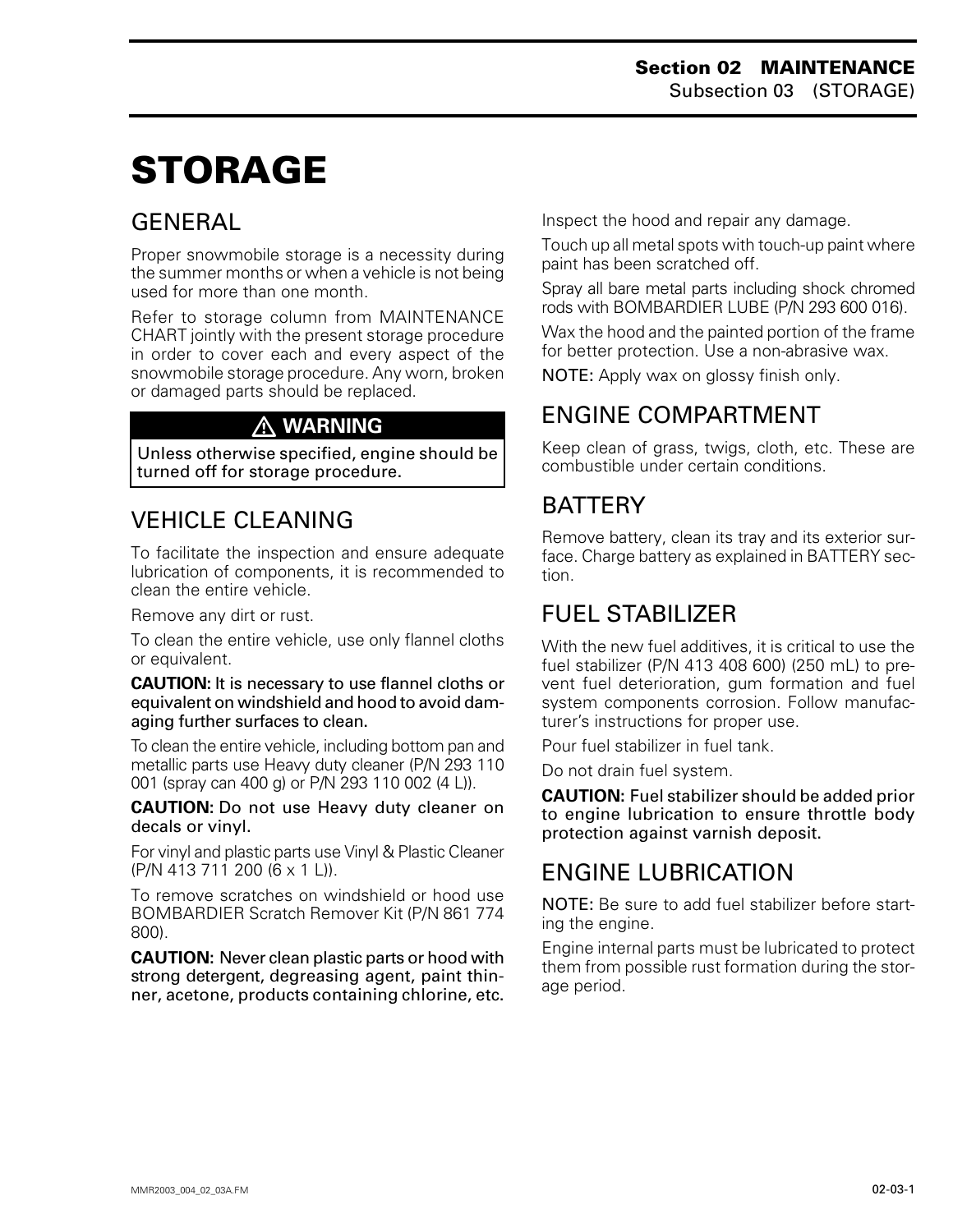<span id="page-4-0"></span>Subsection 03 (STORAGE)

Proceed as follows:

Start the engine and allow it to run at idle speed until the engine reaches its operating temperature.

#### **WARNING**

Ensure the track is free of all particles which could be thrown out while it is rotating. Keep hands, tools, feet and clothing clear of track. Ensure no one is standing in close proximity to the vehicle.

Stop the engine.

Remove air intake silencer to spray storage oil into each throttle body bore.

Restart engine and run at idle speed.

Inject storage oil until the engine stalls or until a sufficient quantity of oil has entered the engine (approximately half a can).

With the engine stopped, remove the spark plugs and spray storage oil (P/N 413 711 600 for Canada and P/N 413 711 900 for U.S.A.) into each cylinder.

Crank slowly 2 or 3 revolutions to lubricate cylinders.

Reinstall the spark plugs and air intake silencer.

#### **WARNING**

This procedure must only be performed in a well-ventilated area. Do not run engine during storage period.

## COUNTERSHAFT LUBRICATION

Driven pulley and brake disc must be floating on the countershaft for efficient operation. Lubricate with anti-seize lubricant (P/N 293 800 070).

**CAUTION:** Do not lubricate excessively as lubricant could contact and soil brake pads and/ or drive belt.

### PULLEY PROTECTION

After inspection and interior cleaning of pulleys, spray BOMBARDIER LUBE (P/N 293 600 016) on sheaves. Do not reinstall drive belt.

## VEHICLE PROTECTION

Protect the vehicle with a cover to prevent dust accumulation during storage.

**CAUTION:** The snowmobile has to be stored in a cool and dry place and covered with an opaque but ventilated tarpaulin. This will prevent sun rays and grime from affecting plastic components and vehicle finish.

Lift rear of vehicle until track is clear of the ground. Install on a snowmobile mechanical stand.

NOTE: Do not release track tension.

#### RAGS IN AIR INTAKE AND EXHAUST SYSTEM

Block air intake hole and exhaust system hole using clean rags.